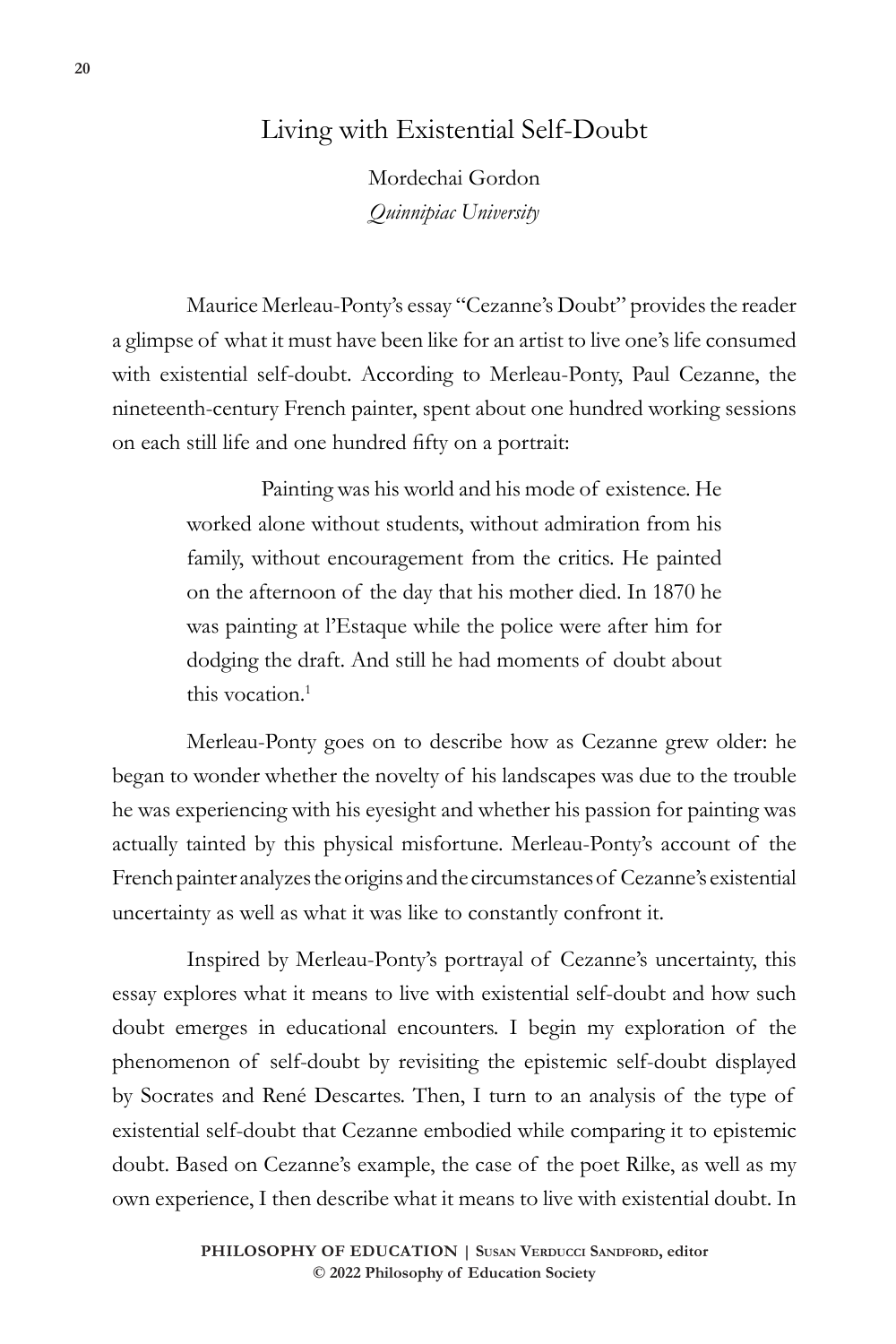the final part of this essay, I draw on the examples of some veteran teachers in order to envision how educators might approach the challenge of living with existential self-doubt.

#### EPISTEMIC SELF-DOUBT

Following Sherrylin Roush, I am using the term epistemic self-doubt to refer to "the special case where what we doubt is our ability to achieve an epistemically favorable state, for example, to achieve true beliefs."2 Epistemic self-doubt occurs when we question the certainty of our opinions and the foundation of our knowledge claims. Given that human beings are fallible, it is natural to doubt both one's own beliefs and that of other humans. If we take Socrates at his word, we hear over and over the proposition that he did not know the answers to his most important questions. Roush writes that Socrates

> believed he did not have the answers, or the right kind of grasp of answers, that would be required for knowledge of what, for example, piety, virtue, and justice are. This recognition led him to avoid endorsing or believing particular answers to his questions, and motivated him to go around town asking others for their answers and making awkward observations about their replies.<sup>3</sup>

Take for instance the dialogue *Meno* in which Socrates has a spirited debate with Meno about the nature of virtue and in particular about the question whether virtue can be taught. Meno, a wealthy young nobleman, approaches Socrates and asks him the following questions: "Can you tell me, Socrates — can virtue be taught? Or if not, does it come by practice? Or does it come neither by practice nor by teaching, but do people get it by nature, or in some other way?" When Socrates hears these questions, he immediately stops Meno and says to him something like this: "Wait a minute, my dear Meno, how can I talk about whether virtue can or cannot be taught, when I don't even know what virtue is!"4 In other words, Socrates is wondering: how can I talk about the qualities or attributes of something without first defining it, that is, before having a fairly clear understanding of what this concept means? In this interaction with Meno,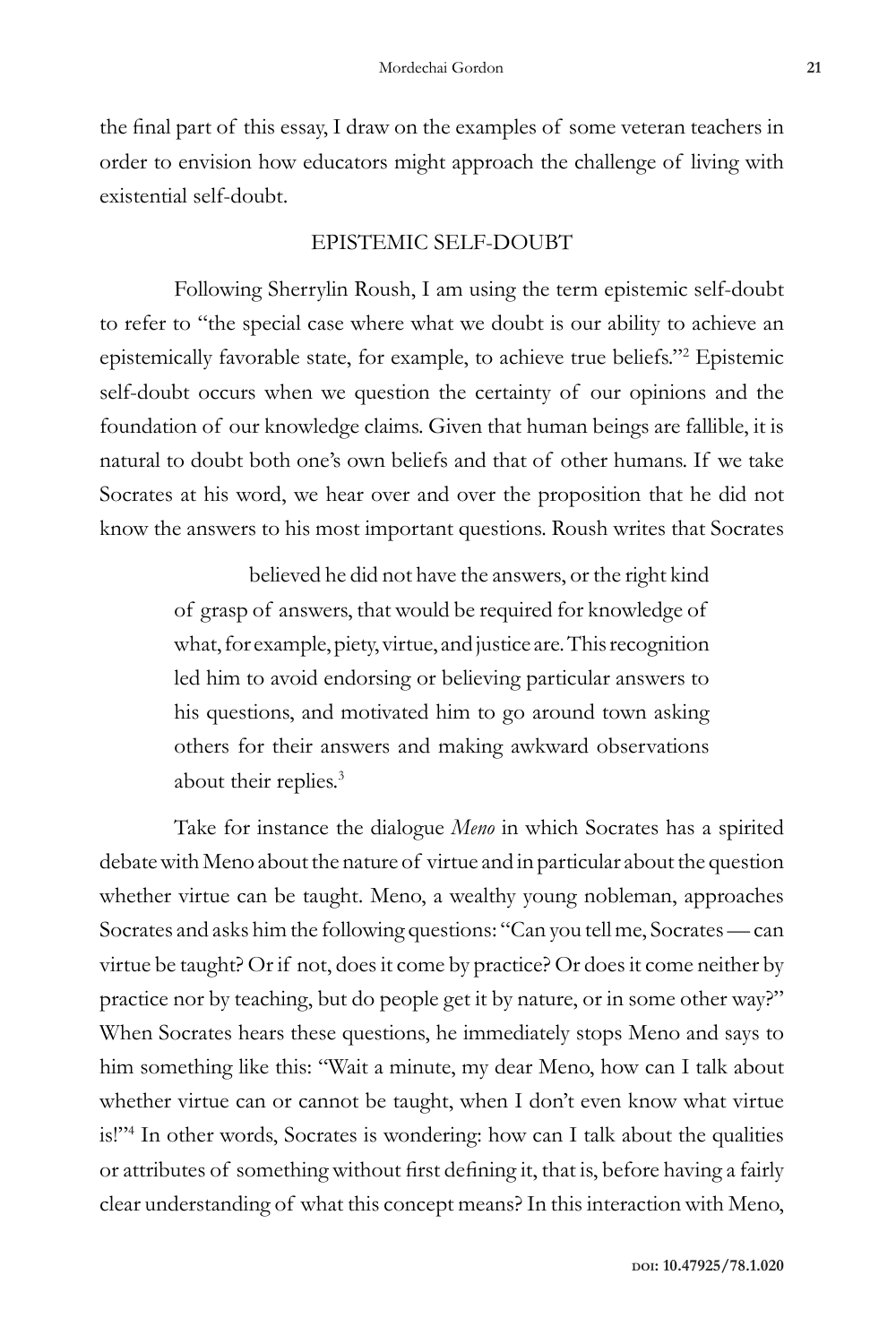as in many other dialogues of Plato, Socrates is exhibiting epistemic self-doubt — an uncertainty about his own beliefs and lack of confidence in particular answers of his interlocutors.

While Socrates' mode of self-doubt was aimed at examining specific questions about which he was perplexed, he left open the possibility that he could eventually find answers to those questions, in part because his doubt was not directed at his faculties for gaining knowledge like rational thinking and sense perception. Other instances of epistemic uncertainty are more extreme. Thus, Descartes opens his *Meditations on First Philosophy* by asserting that, in order to alleviate his lingering epistemic doubt, he needed to "raze everything in my life, down to the very bottom, so as to begin again from the first foundations, if I wanted to establish anything firm and lasting in the sciences."<sup>5</sup> From that point, Descartes begins to question everything that he had previously considered true, starting from all of his opinions and then moving to objects that he perceives through his senses, since he acknowledged that the senses sometimes deceive us or we might actually be dreaming when we think that we are awake.

Yet, Descartes' epistemic uncertainty did not cease after doubting all of his prior beliefs and the ideas that he derived from sense perception. In fact, his assumption that he could be sleeping while believing that he was awake led him to question whether or not he even had a body including hands, a head, and eyes. Later in the first meditation, Descartes entertained the possibility that there exists an omnipotent God that is able to deceive us about all of our scientific and mathematical truths. This realization prompted Descartes to question the existence of the earth and space and even the fact that two plus three equals five. Not being able to refute the possibility that God is at once omnipotent and deceitful, he was forced to admit that

> there is nothing, among the things I once believed to be true, which is not permissible to doubt — not for reasons of frivolity or a lack of forethought, but because of valid and considered arguments. Thus I must carefully withhold assent no less from these things than from the patently false, if I wish to find anything certain.<sup>6</sup>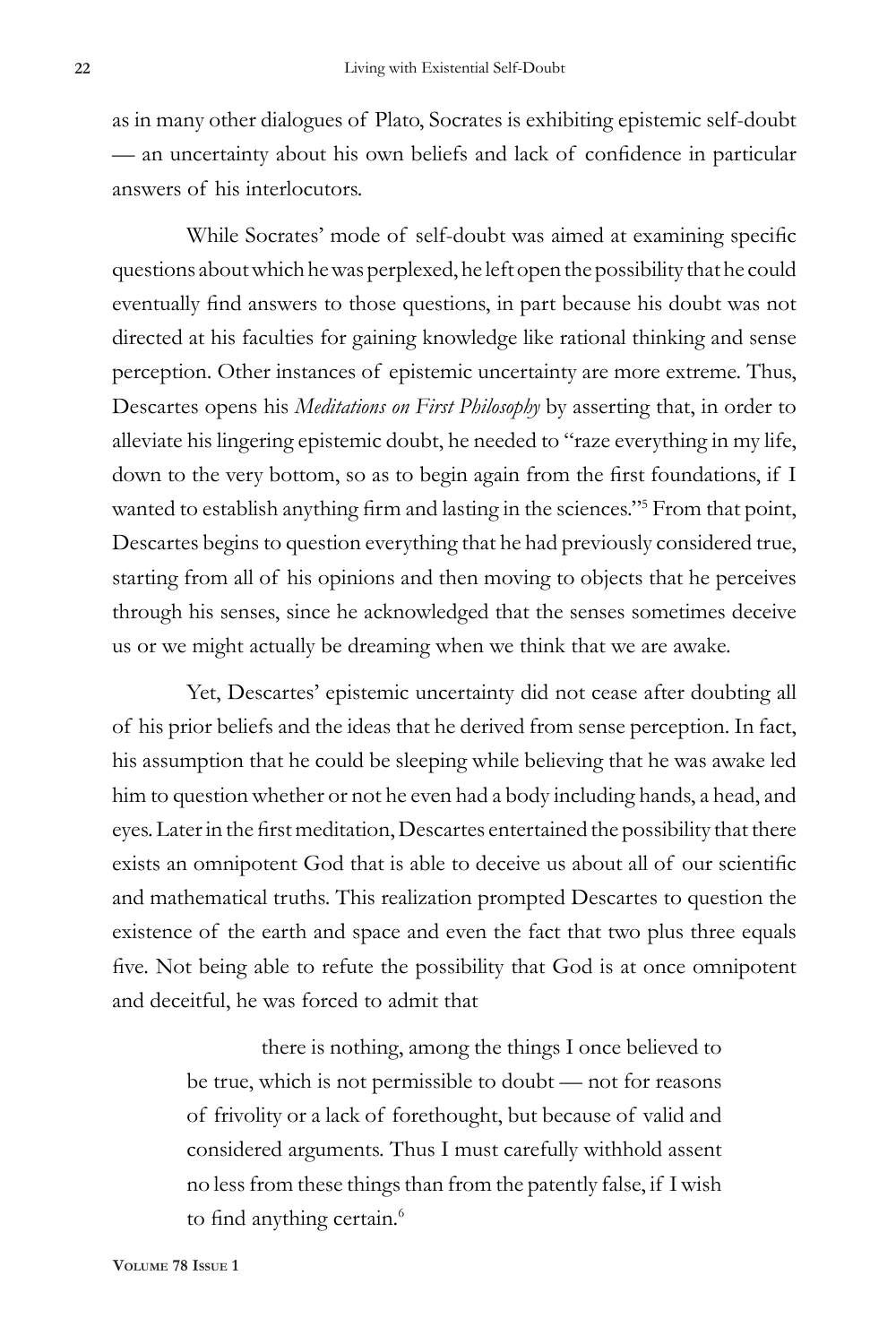In his essay "The Concept of Philosophical Education," Steiner Boyum shows that Descartes' extreme epistemic uncertainty did not just happen abruptly and that years before the *Meditations* was published, he was already consumed by self-doubt. For instance, in *Discourse on Method*, Descartes wrote that "I was assailed by so many doubts and errors that the only profit I appeared to have drawn from trying to become educated, was progressively to have discovered my ignorance."7 Citing from the *Discourse*, Boyum notes that Descartes' "long-lasting doubt does not take place in seclusion, 'shut up in the stove-heated room,' nor in studying books or conversing with 'men of letters,' but in 'frequenting other men' and 'wander[ing] here and there in the world.'"8 The insight that he reached alone in front of the fire — *cogito ergo sum —* was a result of nine years of wandering the world and interacting with others.

Ultimately, it may be the case that Descartes' extreme epistemic doubt is untenable and self-defeating. This is precisely the argument that David Alexander is making about Descartes' epistemic skepticism, which he defines as skepticism regarding what one is justified in believing. For Alexander, what we are justified in believing depends on the strength of our epistemic positions, namely, the quality of our arguments. As a result,

> a Cartesian who is skeptical about his mental states ought to be equally skeptical about what he is justified in believing. This means he is forced to abandon the central Cartesian claim that he is *not* justified in believing claims about the external world. Cartesian skepticism is thus self-defeating.<sup>9</sup>

Alexander's point is that extreme epistemic skepticism or self-doubt is an untenable position, since the assumption that we *cannot* believe claims about the external world is equally suspect as the inverse view. Still, Boyum is correct in pointing out that the educational value of Cartesian self-doubt is that "we should all, from time to time, rethink the contents of our mind in order to establish anew the ground on which to build, freeing ourselves from tradition and authority in order to gain true independence and ultimate responsibility."<sup>10</sup>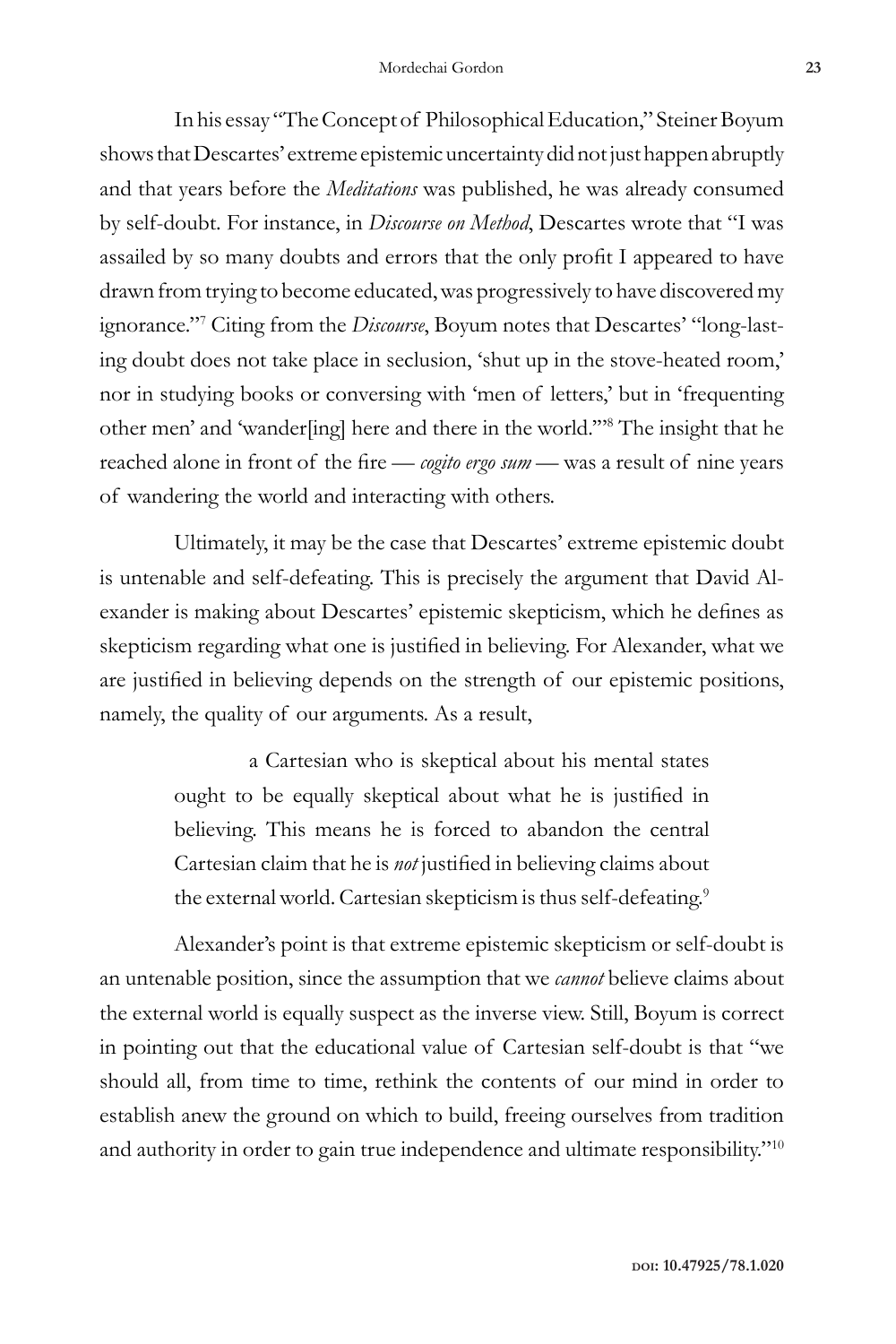#### EXISTENTIAL SELF-DOUBT

The term existential self-doubt is used here to refer to the type of uncertainty that tormented the artist Cezanne who spent his entire life painting, yet still doubted that he was meant to be a painter. Existential self-doubt is the uncertainty that one experiences when one doubts one's calling as a human being, that is, the projects one has chosen for oneself, one's present vocation and future goals. Merleau-Ponty concluded his account of Cezanne by noting that

> nine days out of ten all he saw around himself was the wretchedness of his empirical life and of his unsuccessful attempts, the leftovers of an unknown party. Yet it was in the world that he had to realize his freedom, with colors upon a canvas. It was from approval of others that he had to await the proof of his worth. That is the reason he questioned the picture emerging beneath his hand, why he hung on the glances of other people directed toward his canvas. That is the reason he never finished working.<sup>11</sup>

On this view, existential self-doubt emerges from our interaction with the world, our longing to leave a stamp on this world, the failures we experience in bringing a project to completion, and our dependence on the approval of others to feel worthy.

In the case of Cezanne, we might be tempted to account for his existential self-doubt by appealing to his fits of temper and depression. However, Merleau-Ponty insists that "Cezanne's uncertainty and solitude are not essentially explained by his nervous temperament but by the purpose of his work."<sup>12</sup> To be sure, heredity may have given Cezanne strong emotions, and he struggled throughout his life with anxiety and anger. Yet, as Merleau-Ponty points out, such emotions in themselves cannot create a work of art; nor do they have much bearing on how to overcome the struggles one inevitably faces when engaged in the act of creating. For Merleau-Ponty, existential self-doubt arises not from a negative emotion, but from the realization that human beings are often powerless to construct and change the world in the way that they would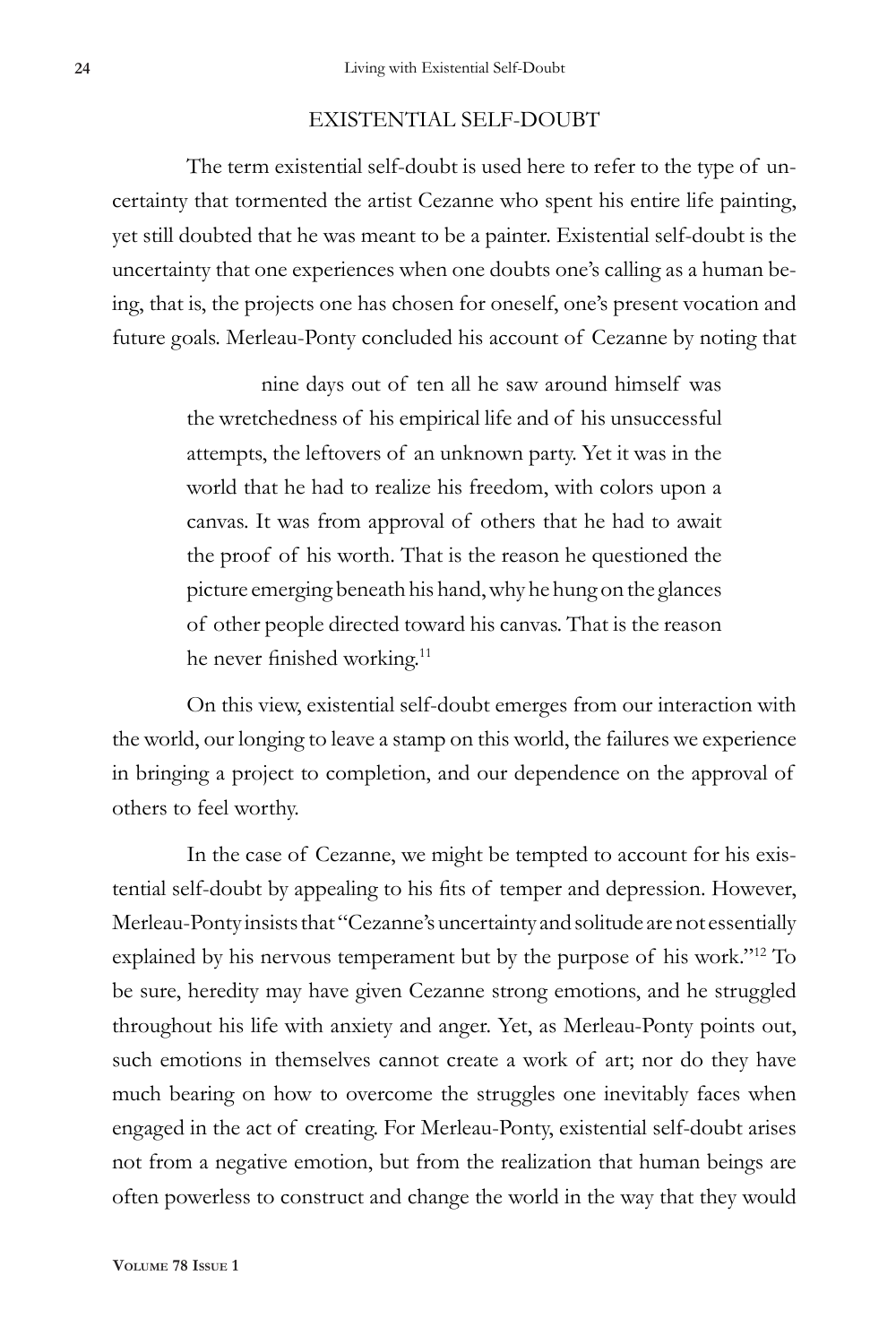want. Cezanne's existential self-doubt emerged from his awareness that greatness comes not by simply creating an idea on a canvas, but by awakening the consciousness of others to that idea in a way that is impactful.

Based on Merleau-Ponty's depiction of Cezanne, what is at stake in existential self-doubt is not uncertainty about the ordinary problems or decisions that we encounter every day, but rather about those deep questions and predicaments that touch the core of our being. That is, existential self-doubt arises when we call into question *who* and *what* we are as human beings. In *Being and Time*, Martin Heidegger refers to this type of existential uncertainty as "the indefiniteness of one's potentiality-for-Being,"13 suggesting that the self-doubt arises from the fact that our future possibilities are always open and cannot be determined in advance. For Heidegger, existential self-doubt is an essential part of being human, since human beings are striving to live their lives authentically yet often falling short and calling into question the path that they have chosen for themselves.

At this point, we can begin to make sense of the differences between epistemic and existential self-doubt. Epistemic self-doubt arises when we are uncertain about specific opinions and ideas (Socrates) or about the entire foundation of our beliefs and knowledge claims (Descartes). It can be narrower or broader in scope, as the examples of Socrates and Descartes illustrate, but it always pertains to doubts about the firmness of our knowledge. As such, epistemic self-doubt can be at least partially alleviated if we discover irrefutable evidence to support our opinions or when we establish a stable foundation of knowledge that can no longer be questioned. In contrast, existential self-doubt involves doubting not what we believe or know, but our vocation in life, that is, what we are called to do or be. As the case of Cezanne illustrates, existential uncertainty arises in the course of pursuing our vocational projects and when we realize that others may not view the products of our creation in the same way we do.

To be perfectly clear, my analysis is *not* meant to suggest that epistemic and existential self-doubt are mutually exclusive or unrelated modes of uncertainty. In fact, I suspect that Descartes' extreme form of epistemic uncertainty included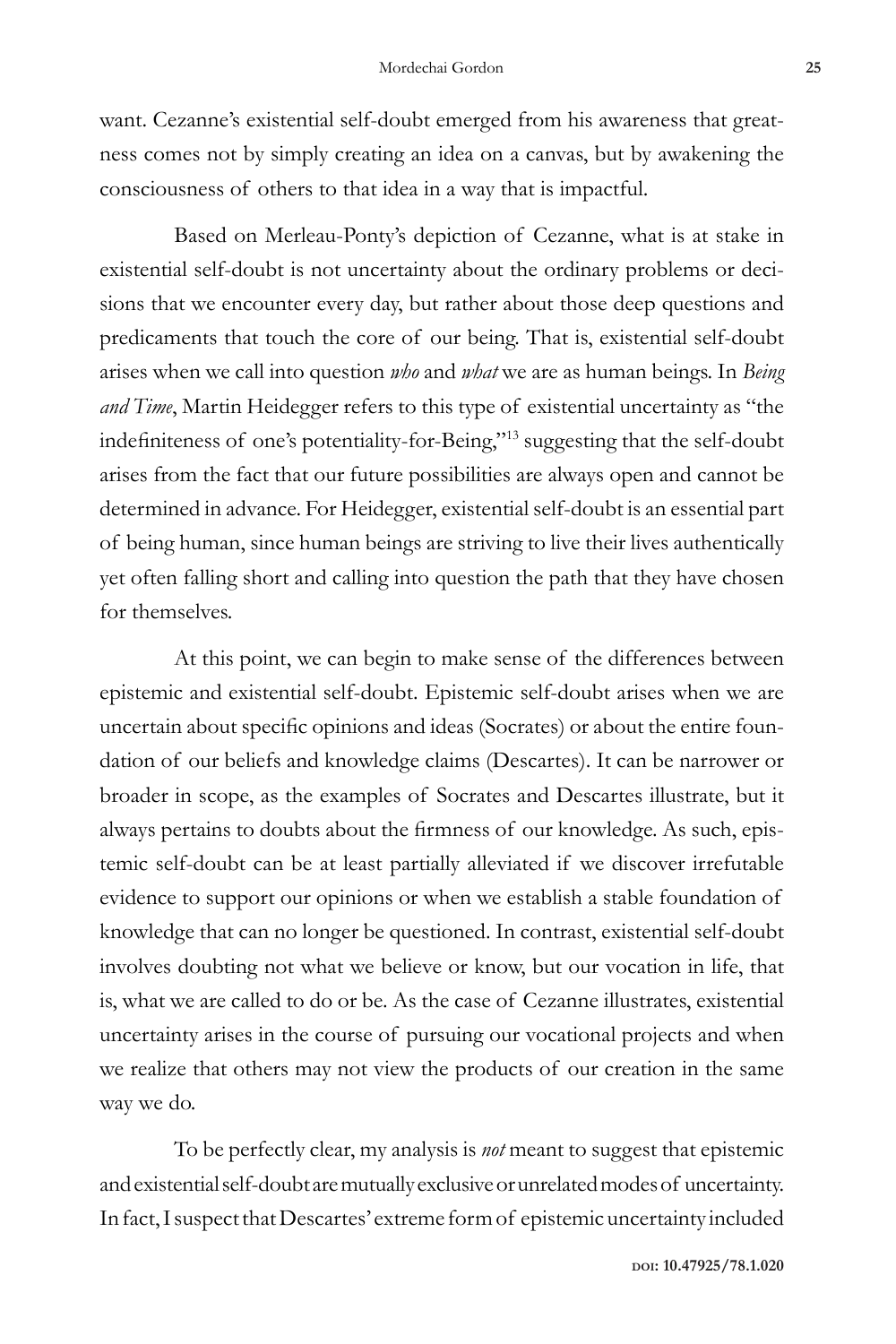some existential self-doubt, since one who for years engages in questioning all of one's prior beliefs is also doubting one's ability to think coherently and make cogent arguments (i.e., Descartes' vocation). Nonetheless, the distinction I am making between epistemic and existential self-doubt is designed to highlight the point that each mode of uncertainty is aimed at something different. The former is directed at what we presume to know while the latter focuses on who we are and how we define our existence in the world. Moreover, while epistemic self-doubt can be eased when we discover new information and evidence, existential uncertainty is not something that can be alleviated by discovering more data or fresh ideas. As the example of Cezanne shows, existential self-doubt can only be *managed* or *lived with* rather than resolved by continuing to pursue our vocations and working to complete our projects.

### LIVING WITH EXISTENTIAL SELF-DOUBT

So, what does it mean to manage or live with existential self-doubt? Once again, the example of Cezanne as portrayed by Merleau-Ponty is instructive. In his essay, Merleau-Ponty notes that the painter's childhood friend, the writer Emile Zola, was one of the first to recognize Cezanne's talent and refer to him as a "genius gone wrong."14 In 1852, Cezanne entered the College of Bourbon at Aix to study painting, but he was uncertain for a long time that he could actually be a painter. Merleau-Ponty writes that,

> seven years later, having decided to become an artist, he doubted his talent and did not dare to ask his father — a hatter and later a banker — to send him to Paris. Zola's letters reproach him for his instability, his weakness, and his indecision. When finally he came to Paris, he wrote: "The only thing I have changed is my location: my ennui has followed me."<sup>15</sup>

Later, according to Merleau-Ponty, after settling in Paris in 1859, Cezanne's life was turbulent, periodically characterized by violent, tormented, and overwhelming passions that no one could make sense of or predict. At age fifty-one, Cezanne withdrew to Aix, returning to the world of his mother and sister because he believed that landscape was best suited to his genius; yet he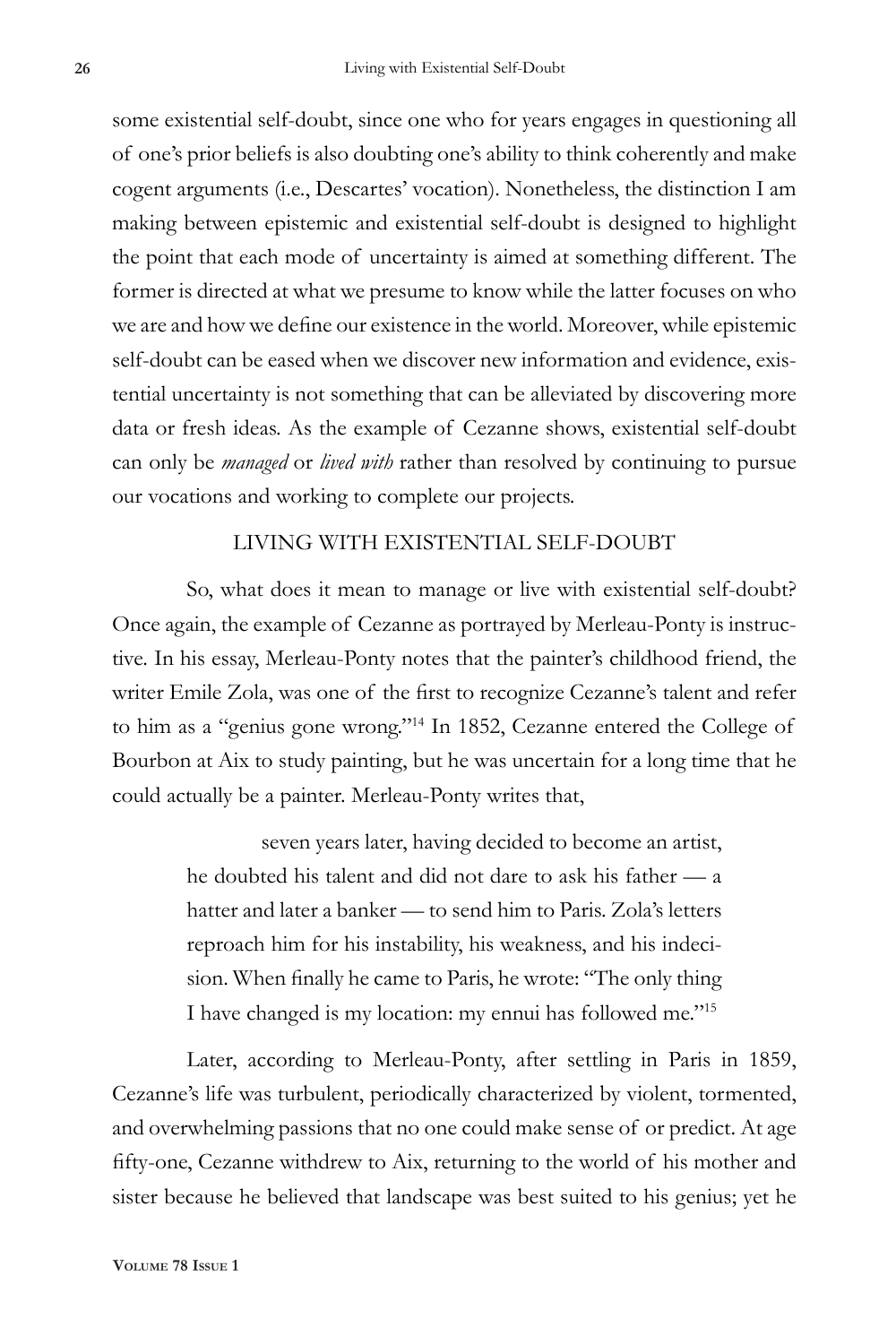would often say that "life is terrifying" and refuse to associate with his friends. Toward the end of Cezanne's life, "after his pictures had begun to sell in Paris at twice the price of Monet's and when young men like Joachim Gasquet and Emile Bernard came to see him and ask him questions, he unbent a little. But his fits of anger continued."16 Thus, in Cezanne's case, it is clear that he never *overcame* or *resolved* his existential self-doubts. Perhaps, as he grew older, Cezanne learned to better tolerate or manage his insecurities and uncertainties yet, as Merleau-Ponty insists, they were always part of him.

Cezanne's ongoing struggle to cope with his doubts is certainly not the only way to live with existential self-doubt. Other artists have approached their uncertainties differently. Take, for instance, the Austrian poet Rainer Maria Rilke, who at the beginning of the twentieth century published his *Letters to a Young Poet* in response to a series of letters he received from a nineteen-year-old military student named Franz Kappus. In one of the letters in this collection, Rilke wrote:

> Have patience with everything unsolved in your heart and try to love the questions themselves as if they were locked rooms or books written in a very foreign language. Don't search for the answers, which could not be given you now, because you would not be able to live them. And the point is, to live everything. Live the questions now. Perhaps, then, far in the future, you will gradually without even noticing it, live your way into the answer.<sup>17</sup>

Rilke wrote this letter and the others included in this collection during a major turning point in his professional and personal life. Professionally, he was beginning to move away from the early pieces that, according to Mitchell, were "too easy, too harmonious and self-indulgent, at their core,"18 to poems that were much more powerful and mature. In his personal life, there was the failure of his marriage to Clara Westhoff in 1901 and the subsequent birth of their child. Not long before he wrote the first letter to Kappus, Rilke abandoned the two in favor of the solitude that the creative life necessitated for him. Hence, when Rilke was writing the letters to Kappus, exhorting him to embrace his doubts,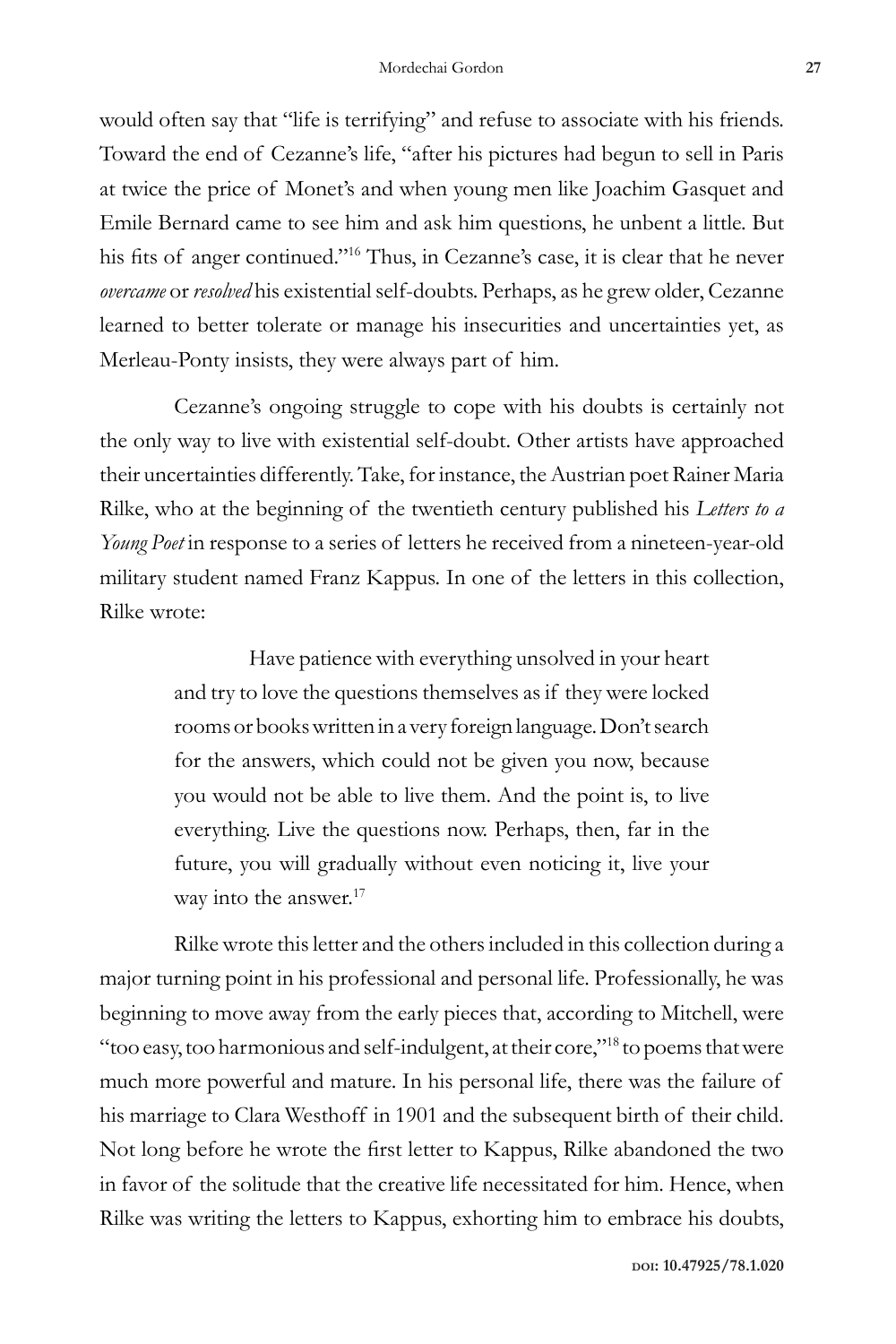he must have been reflecting on his own experiences, dilemmas, and decisions. Baer echoes this view when he asserts that *Letters to a Young Poet* was written "during a period when Rilke was still searching for his way as a poet and had barely begun to live the life that would lend his correspondence its poignancy, intensity, and weight."19 Hence, much of the advice that he shared with Kappus — regarding the need to be patient and embrace one's insecurities about one's true calling — point to issues with which Rilke himself was grappling.

Unlike Cezanne who often struggled to manage his existential insecurities and lashed out at others, Rilke's approach involved trying to accept our doubts, confusions, and uncertainties as integral parts of who we are. Since human existence, he held, is mysterious and inexplicable, there is no way to avoid facing uncertainty and self-doubt during our lives. In his letter, Rilke called on Kappus to embrace his doubts as conditions that are valuable in themselves, which need to be cherished and protected. Our questions and doubts are valuable experiences because facing them can often lead us to develop intellectually, emotionally, and spiritually. Rilke's point is, therefore, to cherish and celebrate those moments in our lives that are perplexing or even incomprehensible just as much as we do the clear and coherent ones. In contrast to Cezanne who needed to exert much effort to resist his lingering self-doubt, Rilke approached his uncertainties less antagonistically, as an existential challenge that ought to be embraced.

The comparison of Rilke's and Cezanne's approaches to living with self-doubt is not meant to suggest an either/or dichotomy, as though one needs to choose between embracing and resisting uncertainty. In fact, I have exhibited *both* types of responses to self-doubt when writing most of my books. During some moments of self-doubt, I immersed myself obsessively in the writing, working seven days a week for months and months (à la Cezanne). At other moments, I tried to ignore the insecurities with the hope that they would go away or subside. Occasionally, it helped to recall Rilke's counsel to "have patience with everything unsolved in your heart" and trust that if I work steadily, step-by-step, the project will eventually turn out well. The challenge I face when writing a book is that I usually start with only a vague notion of how the project will develop and what it will include when completed. That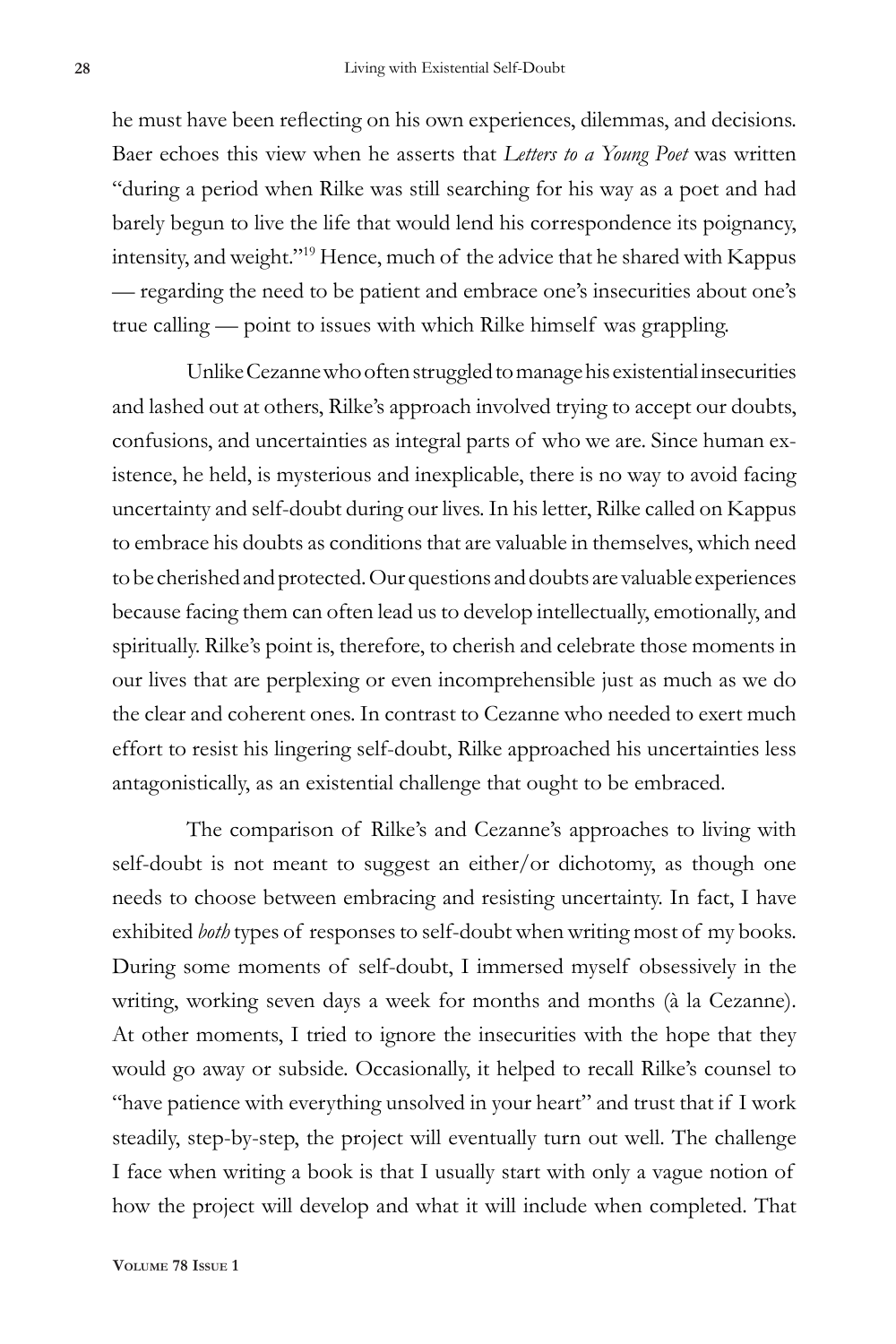is a disconcerting place to inhabit, one accompanied by plenty of existential self-doubt and questions regarding whether I can create a worthy project and whether others will appreciate it. Taken together, the experiences of Cezanne and Rilke as well as my own suggest that there are several ways of living with existential self-doubt when engaged in creative activity.

## TEACHING WITH EXISTENTIAL SELF-DOUBT

Existential uncertainty plays a major role not only in creative activity but in educational encounters. To conclude this essay, I highlight the lessons that can be gleaned from two veteran teachers who experienced self-doubt in their work. In his book *The Courage to Teach*, Parker Palmer vividly describes how, as a veteran teacher, he still confronts existential doubt:

> Not long before I started this book, a summer took a slow turn toward fall, I walked into a college classroom and into my third decade of teaching. I went to class that day grateful for another chance to teach… But I came home that evening convinced once again that I will never master this baffling vocation. Annoyed with some of my students and embarrassed by my own blunders, I pondered a recurring question: Might it be possible, at my age, to find a new line of work, maybe even something I know how to do?<sup>20</sup>

Palmer goes on to portray the dynamics of the two sections of classes he taught that day, which prompted his existential self-doubt. The first group of students were silent as monks and, despite his shameless pleading, he could not get them to talk. Palmer writes that "I soon found myself sinking into one of my oldest phobias: I must be very boring to anesthetize, so quickly, these young people who only moments earlier had been alive with hallway chatter."<sup>21</sup> The students in Palmer's second section were livelier, but their conversations quickly turned into conflict as one student reproached another for having trivial concerns. Palmer tried to hide his irritation and urged open listening, but at that point the damage had been done and the dialogue died down. The fact that the conversation in his second class ended prematurely sank Palmer into another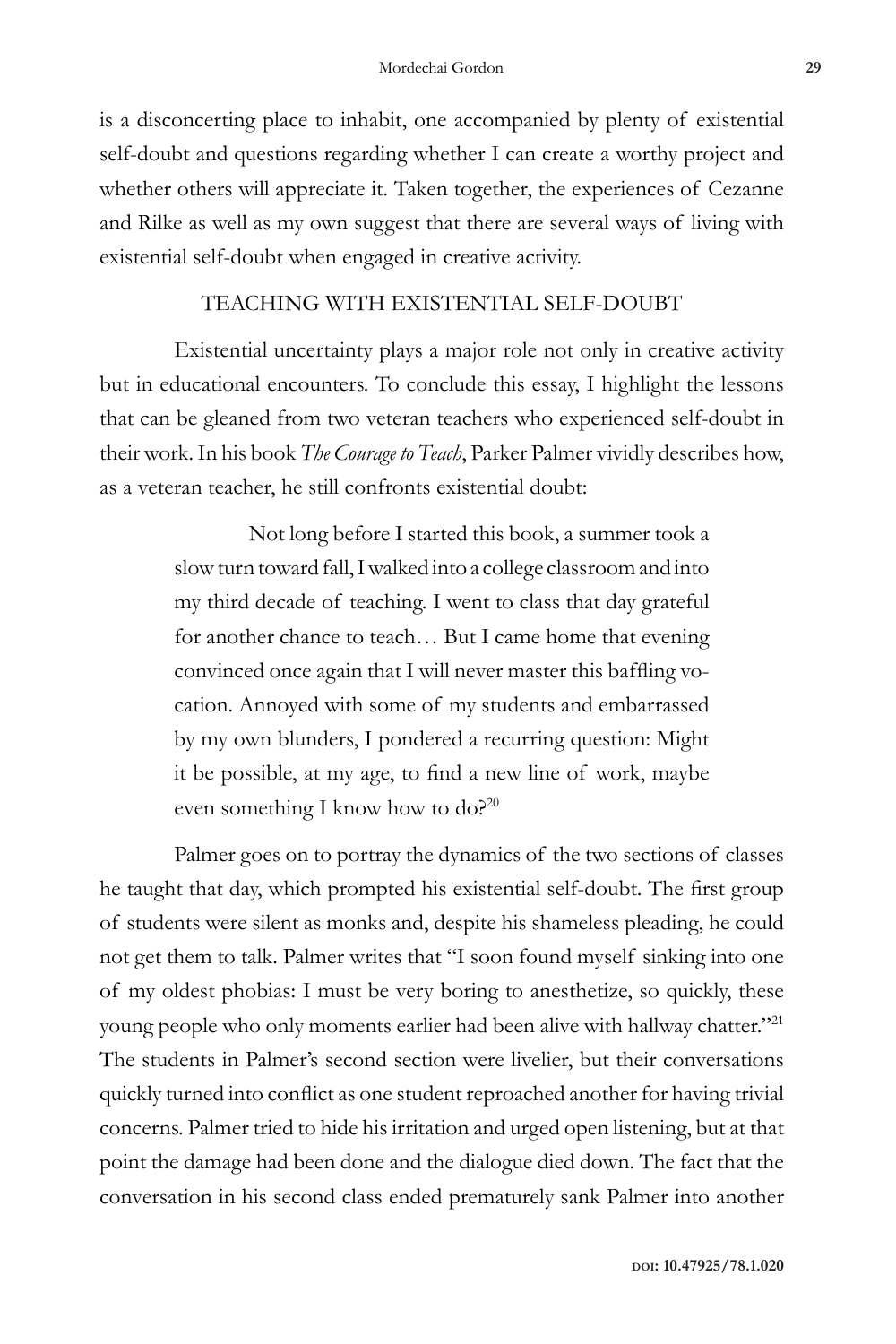existential angst: "how awkward am I at dealing with conflict when my students decide to start talking!"<sup>22</sup>

Contemplating the dynamics of these two classes, Palmer observed that despite his years of experience teaching thousands of students, attending numerous seminars, watching others teach, reading books and articles about good education, and reflecting on his own teaching, when he walks into the classroom the possibility that existential self-doubt will intrude is always present. Palmer notes that "after three decades of trying to learn my craft, every class comes down to this: my students and I, face to face, engaged in an ancient and exacting exchange called education."<sup>23</sup> He emphasizes that when he walks into a new class, the techniques he has acquired over the years do not disappear, but neither are they sufficient to guide him in awkward situations like the two described above. Face to face with his new students, his existential self-doubts emerged since he realized that neither techniques nor experience could rescue him, and that the only genuine response is to approach such encounters with integrity and his authentic self.

Jane Tompkins' memoir, *A Life in School: What the Teacher Learned*, provides another example of a teacher who experienced existential self-doubt. In her book, Tompkins vividly describes the pleasures and pains of a unique teaching experience that she had with fifteen graduate and undergraduate students. Struggling with teaching throughout her career, especially with the fears that it evoked in her, Tompkins had gradually come to relax more and trust herself as a teacher. This particular course was experimental, purposefully designed by Tompkins with very few boundaries for the students and a great deal of personal involvement, risk-taking, and creativity:

> The name of the course was American Literature Unbound, and the idea was that we would use the texts we read, *Moby-Dick* and *Beloved*, to wallow in and be drenched by their beauty and profundity… The books were to be used as avenues into the world, rather than a retreat from it. The books would lead us into all kinds of experiences, especially sensory, imaginative, and emotional experiences — the kinds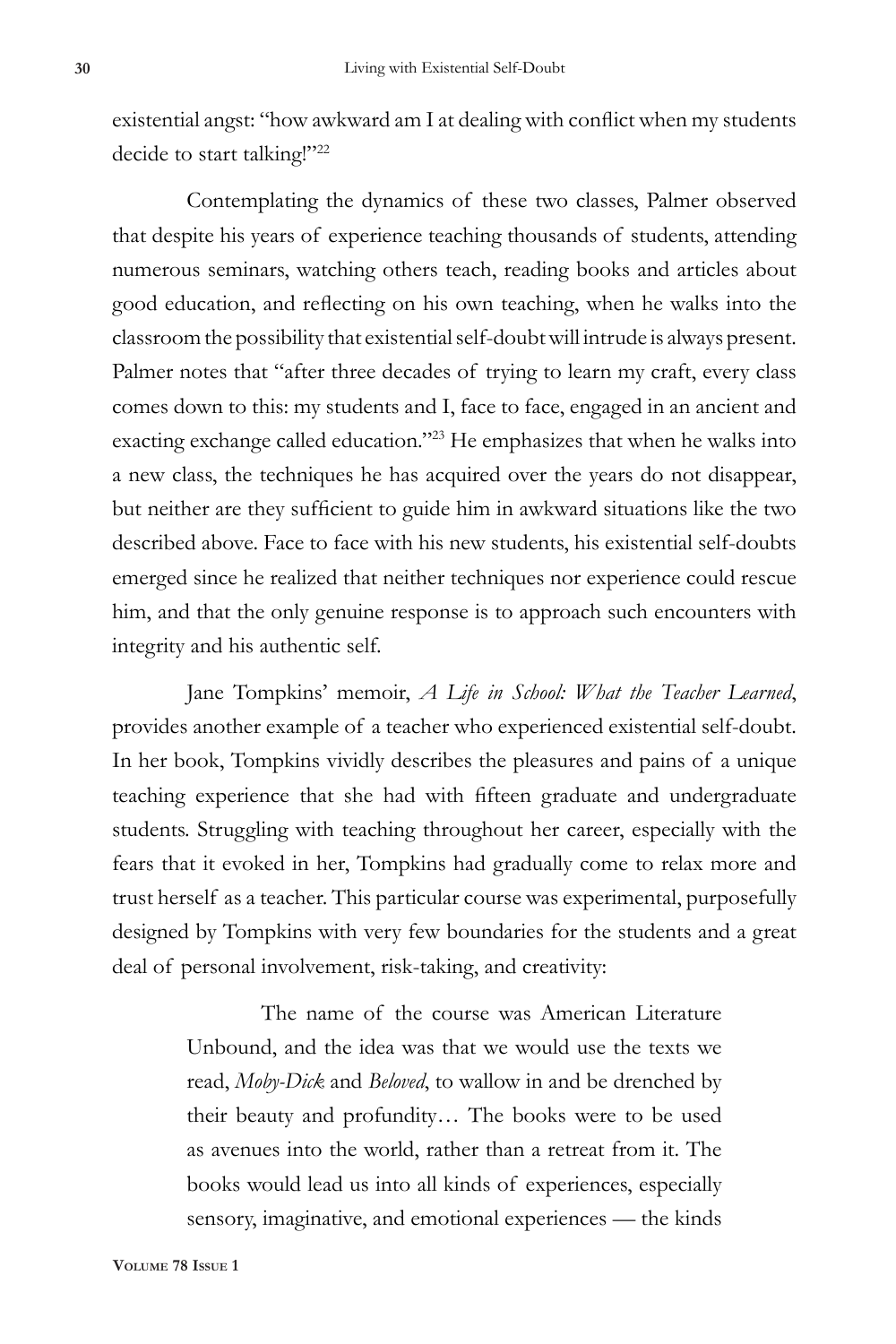that usually get left out in school.<sup>24</sup>

For Tompkins, this course was the best one she had ever taught; it fulfilled all of her dreams about what good teaching and learning was all about. The shock came to her on the last two days of the semester, when the students shared their evaluations of the course. Tompkins expected the students to celebrate, to express their joy and gratitude for the privilege of taking part in this unique learning experience. Instead, what she got was criticism:

> Lack of structure, said New York Sarah; unfocused discussions, said Hilary; too much time spent planning and arranging things, said Bernard; too much time spent talking about evaluation, said two or three others; not enough disagreement, said someone else; it was utopian to think we could become a real community, said Sonya.25

Understandably, the criticism devastated Tompkins and left her with genuine doubts on whether the students were talking about the same course that for her had been such an intense emotional, intellectual, and spiritual experience…

Most teachers that I know or have read about have experienced moments with their students that resemble the ones that Palmer and Tompkins lived through, moments that triggered our existential self-doubts and moved us to question whether we will ever master this highly complex, nuanced profession. The fact that educational encounters are full of unexpected occurrences, confusions, and uncertainties ensures that existential self-doubt is always lingering in plain sight or just below the surface. Yet, like the painter Cezanne who struggled his entire life with self-doubt, teachers would benefit from learning how to manage or copewith their existential uncertainties rather than trying to suppress them. And like Rilke, instead of working to overcome their self-doubts, teachers would be better served by striving to embrace them as an integral part of who they are.

<sup>1</sup> Maurice Merleau-Ponty, "Cezanne's Doubt," in *Sense and Non-Sense* (Evanston: IL: Northwestern University Press, 1964), 9.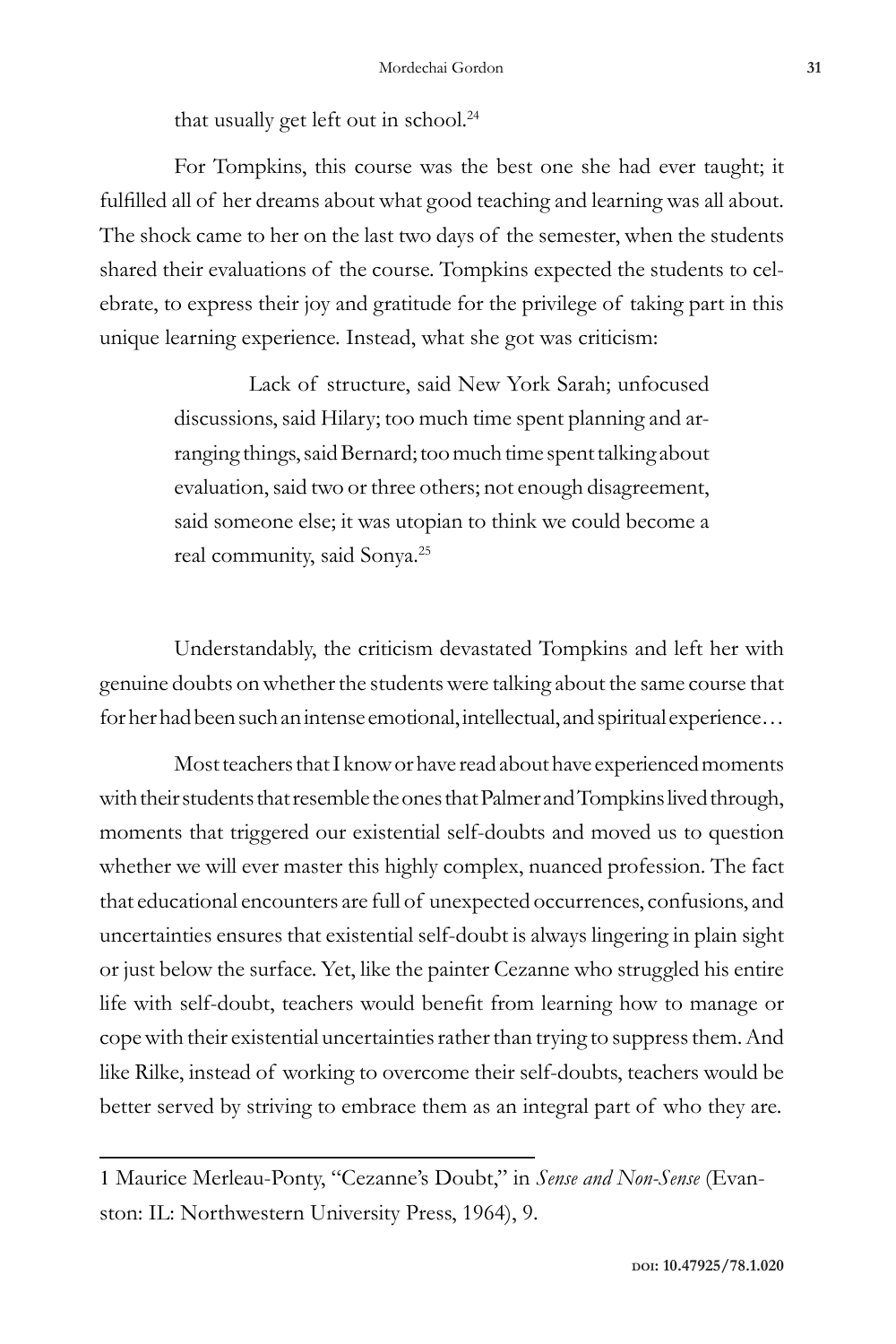2 Sherrylin Roush, Epistemic Self-Doubt in the *Stanford Encyclopedia of Philosophy*, https://plato.stanford.edu/archives/win2017/entries/epistemic-self-doubt/.

3 Roush, Epistemic Self-Doubt.

4 See the dialogue Meno in *Great Dialogues of Plato*, trans. W. H. D. Rouse (New York: Mentor Books, 1956), 28-29.

5 René Descartes, *Meditations on First Philosophy*, trans. Donald Cress (Indianapolis, IN: Hackett Publishing Company, 1979), 13.

6 Descartes, *Meditations*, 15-16.

7 René Descartes, *Discourse on Method and Other Writings*, trans. F.E. Sutcliffe (Penguin, 1968), 29.

8 Steiner Boyum, "The Concept of Philosophical Education," *Educational Theory* 60, no. 5 (2010): 552.

9 David Alexander, "Unreasonable Cartesian Doubt," *Philosophia* 45 (2017): 504.

10 Boyum, "The Concept of Philosophical Education," 553.

11 Merleau-Ponty, "Cezanne's Doubt," 25.

12 Merleau-Ponty, 19.

13 Martin Heidegger, *Being and Time*, trans. John Macquarrie and Edward Robinson (Oxford: Basil Blackwell, 1987), 356.

14 Merleau-Ponty, "Cezanne's Doubt," 9.

15 Merleau-Ponty, 10.

16 Merleau-Ponty, 10.

17 Rainer Maria Rilke, *Letters to a Young Poet*, trans. Stephen Mitchell (New York: Random House, 1984), 34—35.

18 Stephen Mitchell, ''Foreword,'' in Rilke's *Letters to a Young Poet*, ix—x.

19 Ulrich Baer, ''Introduction,'' in Rainer Maria Rilke, *The Poet's Guide to Life: The Wisdom of Rilke*, ed. and trans. Ulrich Baer (New York: Modern Library, 2005), xi—xii.

20 Parker Palmer, *The Courage to Teach: Exploring the Inner Landscape of a Teacher's Life* (San Francisco, CA:

Jossey-Bass, 1998), 9.

21 Palmer, *The Courage to Teach*, 9.